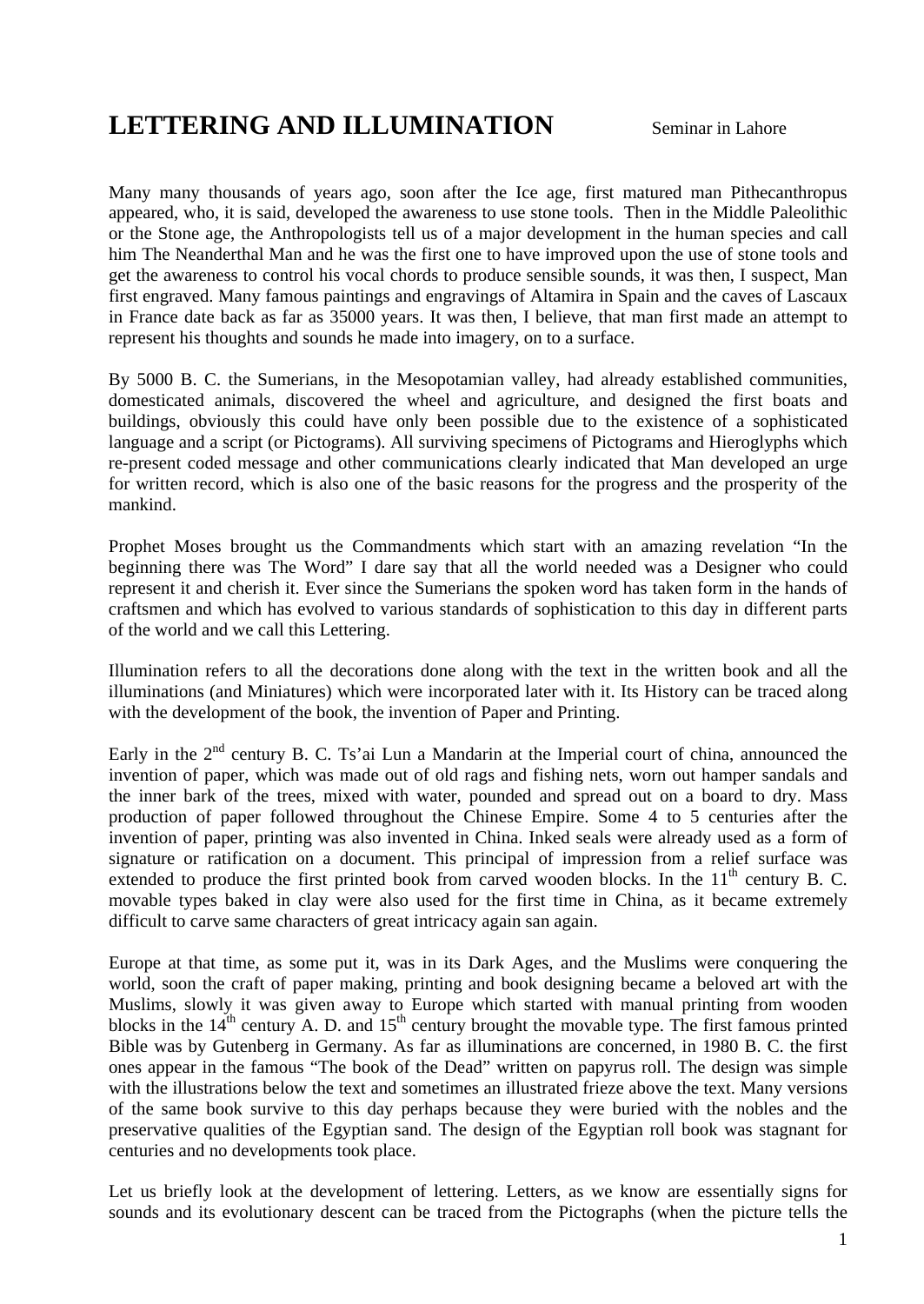story), Ideographs (when picture become a symbol to represent an idea or thought) and Phonetic (when picture becomes the Phonogram or sign represented by a particular sound. Phonetics could be further divided into three groups i.e. when signs represent words, when signs represent syllables and finally alphabetic signs that stood for elementary sounds.

The evolution of the alphabet from syllabic and others systems is hidden in antiquity. The earliest known alphabetic characters, according to some historians, derived from the pictorial script of the Egyptians, and arranged roughly in vertical lines, were scratched on sandstone by Semitic miners, working in Egyptian captivity. Since they relied entirely on consonants for meaning and only later used vowel marks as an aid to reading, the letter represented consonants only. There were other radical differences between the earliest alphabets and the Roman alphabets in use today. There was one alphabet only, for instance, instead a mixture of capital and small letters, there was no space between words nor any punctuation, the direction of writing vertical at first, changed to horizontal, to read not only from left but sometimes from right and at some stages alternately from right and from left.

As the alphabet descended from its ancestors of Jewish exile, Hugh Williamson writes in his book "Book Design", its development was influenced by the needs and the methods of those who used it, although the Hebrew alphabet to this day follows its ancient pattern, reading from right to left and without different small letters or letters representing vowels. The Greeks to whom vowels was an essential part of the world transformed some of the characters to vowels, eventually standardized the direction of writing, to read from left to right and introduced simple systems of punctuation. The Latin began to separate words, and to shape the letters now familiar as Roman capitals. The Roman capitals incised on the Trajan column are still considered as ideal standards.

The use of lettering tools other than the knife such as the pen, and of comparatively smooth surfaces such as the papyrus and parchment, and was instead of stone accelerated the development of Roman letter forms. Curves began to replace the rigid lines of the earlier styles, in the less formal and more rapid scripts, strokes began to flow above and below the even alignment of the older letters, and small letters of varying formality and cursive ness appeared to supplement the capitals. Under the authority of Charlemagne the Roman alphabet took on something of the form in which it is known today, but this was only one of the innumerable styles of the period which differed radically from each other. In the hands of professional scribes of the monasteries, and under the influence of high cost of parchment the Roman letters developed into decorative and economical styles, heavy narrow and angular, known today by such names as Black Letter (Old English). These styles are not easy nor do they lend themselves to the practice of the amateurs or the rapid writing. The Renaissance and the spreading use of paper aroused a demand for more and clearer books and willing, and revived interest in the arts of earlier centuries, professional scribes and humanist scholars began to turn away from the styles of the Black Letters, contemptuously termed Gothic or barbaric, towards a new form of the rapid, clear and open alphabet of Charlemagne, the Roman capitals and the carline minuscule. The famous Italic was invented. Another major change came with the Modern art when the decorative Serifs were removed and the thickness of the strokes was made constant and throughout. Today we have with us, as far as western lettering in concerned, many dozens of styles but all of them derived from the basic Roman, Text, Italic and Gothic.

Now, coming back to book design, we are told that Alexandria was the book center written of the ancient world and in the Golden Greek times many hundreds of books were written but unfortunately none survive to give us any indication of decisive development. Second century was one of the most momentous times for Codex or paged book was invented. Some of the superb examples of Roman books like The Milan Iliad and the Vatican Virgil which were ingeniously illustrated still survive.

Freedom for the Christians from Roman oppression and the discovery of Parnomen the  $4<sup>th</sup>$  century was extremely crucial for the Christens were busy writing the Bible in order to spread the word of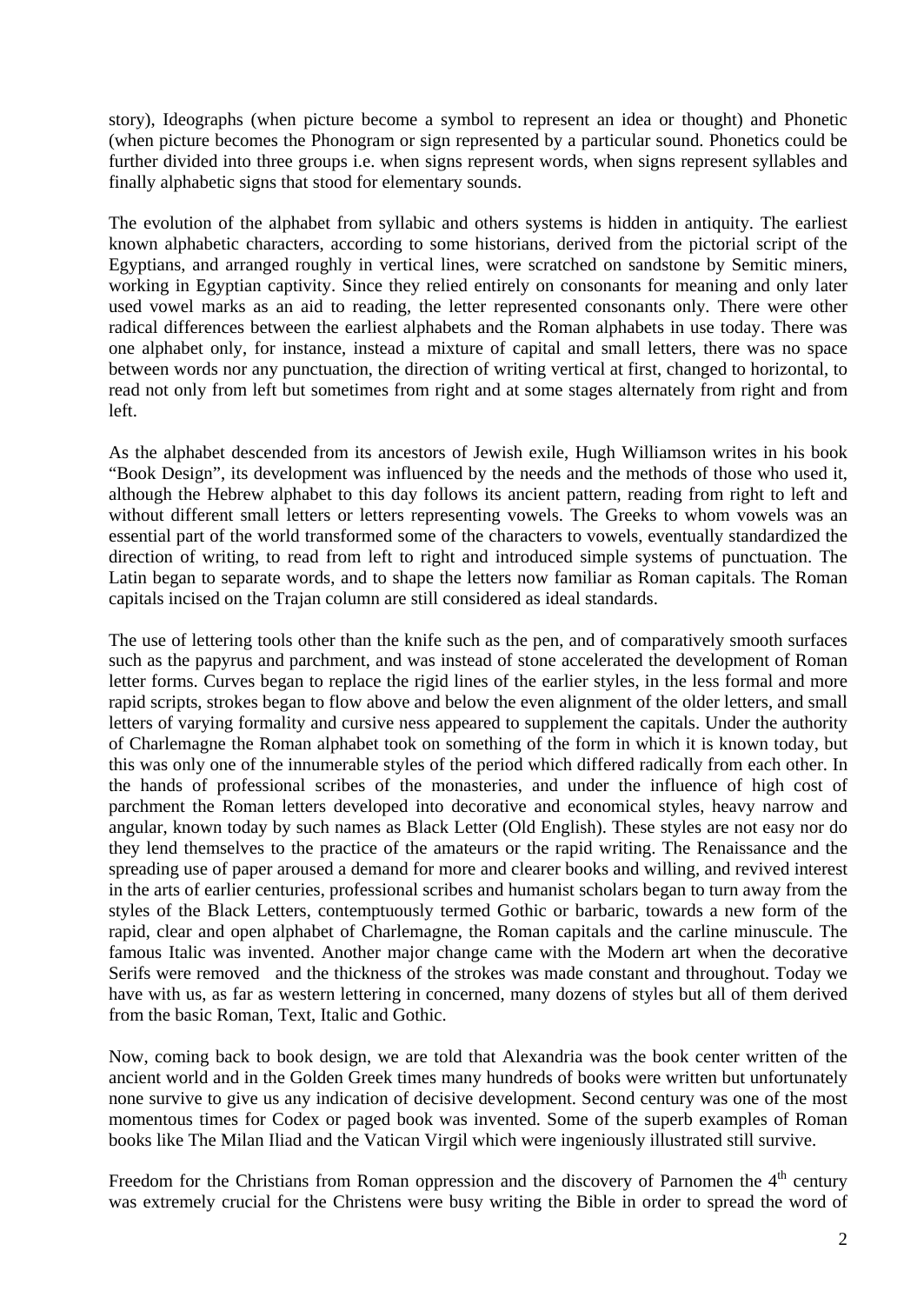God. All imagery was forbidden for fear of idolatry but in the middle of  $4<sup>th</sup>$  century Pope Gregory was the first one to encourage representational art, even imagery, in order to illustrate Biblical sole and to convey the message to the illiterate. Here in the middle of the Dark Age lies the foundation of one of the most fascination arts of book illumination. It was in 330 when Constantinople became the capital of the Roman empire began long strange history of Byzantine illumination. It was a new blending of Greek, Roman, and oriental elements which was also a turning point for book design when illustration was ousted by the illumination (the object of which is to beautify the text and decorate).

By  $7<sup>th</sup>$  century Islamic conquerors reached Europe opening the door to the orient the civilized east. As we know the art of paper making reached the Muslim world from China and until 1150 when the first European mill was started in Spain all the suppliers of the west came from the Arabs.

The oldest surviving illuminated book "The book of Durron" comes from England (probably written and designed by Irish monks). Goldsmiths played a vital part in the design of illumination. It is said, that there were times when many craftsmen and technicians were employed for the production of a single illuminated book, as many as eight or more, i.e. the painter, the leaf outer, the guilder, the draughtsman, the binder, the preparer of the gold sprinkled paper, the designer of borders and the man who supervised the whole. The super vision might have been done, as in China by the Calligrapher, the most highly esteemed of them all. One of the most famous western illuminated books called the "Lindesfarne Gospels" was written in fine black ink and was rich in Celtic ornamentation, another masterpiece by Irish monks; the famous "Book of Kella" is still remembered for its vigor and intricate designs. Some enquirer calculated 158 interlacements in the space of one square inch and pointed out that all can be followed none of them breaking or leading to an impossible knot. History of western illumination saw many schools and rich periods like the Dutch, Flemish, French, German and the English but as soon as the printed book appeared, illumination slowly disappeared.

As far as eastern illumination is concerned it began when the Muslims conquered Constantinople, though it is believed that other eastern countries specially Persia had its own history of illumination long before that. The Muslims were the leaders of the civilized world in scientific thought and culture during the  $8<sup>th</sup>$  and  $12<sup>th</sup>$  century. It is said that some of their Libraries contained more than 100,000 books; unfortunately not many survive from the Mongol invasion and the downfall of Spain, which are thoroughly illustrated or illuminated. The main reason for least illustration, as we know, was religious, opposition to all representational art. However all the creative faculties of the Muslim craftsmen were focused on Architecture, Design and decoration in general, Calligraphy and book illumination. Hence the world now owns one of the most exquisite and fascinating Architecture including pattern designs of amazing geometry and foliage. Symmetrical designs in general and decorative borders in consistent repitron were introduced for the first time to the art of illumination. It is thought that the intricate designs used in illumination may have been derived from the carpet designs of the east, particularly Persia.

Calligraphy received utmost importance and the copying of the Holy Quran was an act of merit and reverence. The amount of wealth of armament and design it was given is still unsurpassed. Some of the basic Islamic lettering styles can be mentioned here. It is said that Prophet Ismail was the first one to have written Arabic and his sons actually invented proper Arabic script giving the name Khat-e-Nabti. Hameer bin Saban Yamni modified it to call it Khat-e-Hameeri, and the people of Kufa modified it to call it Khat-e-Heera (old name of Kufa) but it was not until Prophet Muhammad that the true importance of the Arabic language and its writing was realized. He was to become the first patron and promoter of the language. Surviving documents of that era contain Khat-e-Heera in its crude form. It was again from Kufa that a most elegant lettering style appeared. It is today known as Kufic and consists of most sophisticated geometry and also has reflections of typical Islamic Architecture and Design.